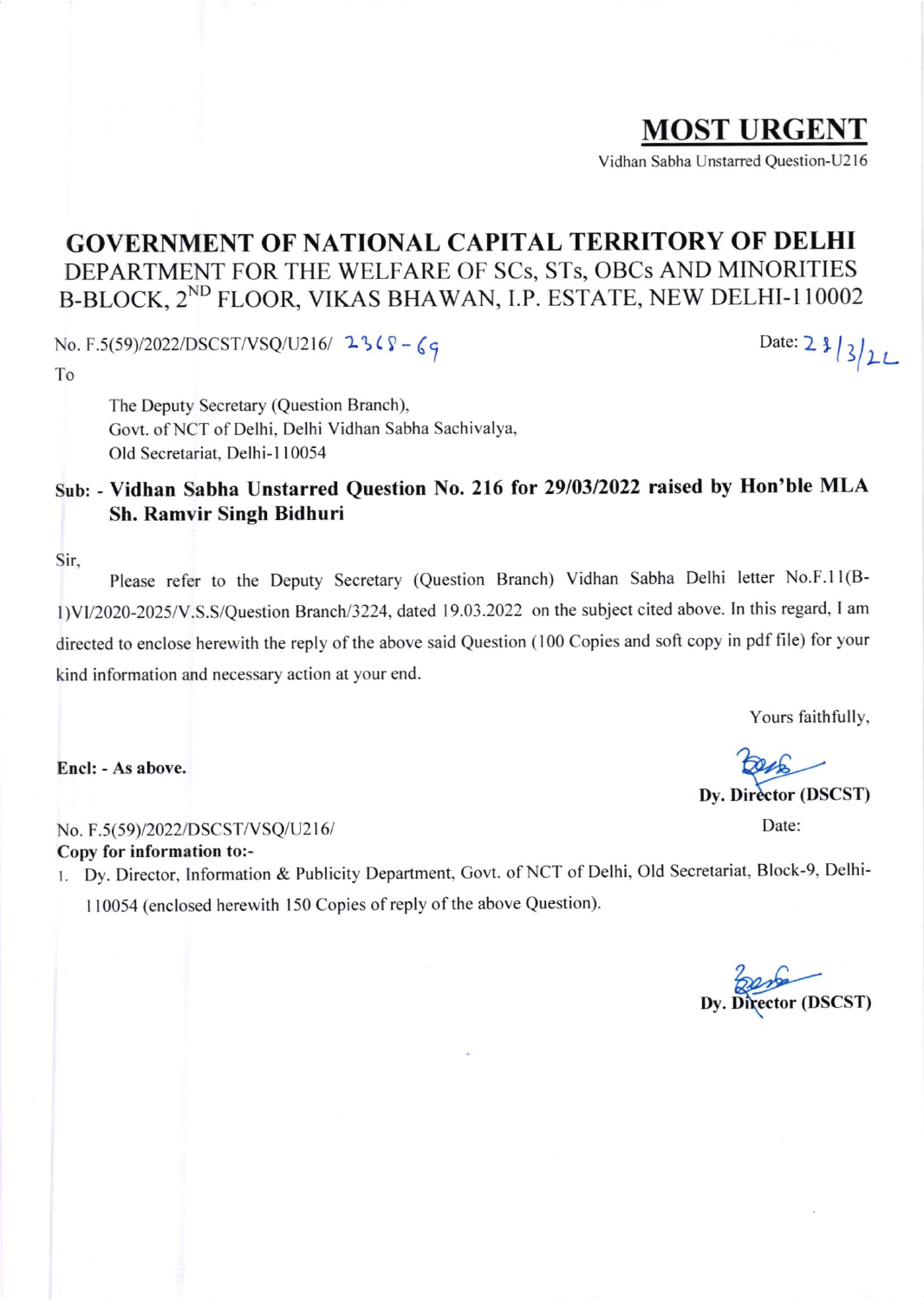## राष्ट्रीय राजधानी क्षेत्र दिल्ली सरकार अनुसूचित जाति/अनुसूचित जनजाति/अन्य पिछड़ा वर्ग कल्याण विभाग<br>बी–ब्लाक, द्वितीय तल, विकास भवन, आई0 पी0 एस्टेट, नई दिल्ली–110002

ई-मेल:scstscholarship.delhi@gov.inवेबसाईट:www.scstwelfare.delhigovt.nic.in

अतारांकित प्रश्न संख्या

216

दिनांक

प्रश्नकर्ता

29 मार्च, 2022

श्री रामवीर सिंह बिधूड़ी

क्या माननीय समाज कल्याण मंत्री यह बताने की कृपा करेंगे कि:-

| Я.<br>सं. | प्रश्न                                                                                                                                                                                                                                                                                                                                                                                                                                                                                                                                                                      | उत्तर                                                                                                                                                                                                    |
|-----------|-----------------------------------------------------------------------------------------------------------------------------------------------------------------------------------------------------------------------------------------------------------------------------------------------------------------------------------------------------------------------------------------------------------------------------------------------------------------------------------------------------------------------------------------------------------------------------|----------------------------------------------------------------------------------------------------------------------------------------------------------------------------------------------------------|
| क         | अनुसूचित जाति, अनुसूचित जन जाति, अन्य अनुसूचित जाति, अनुसूचित जन जाति, अन्य <br>पिछड़ा वर्ग, आर्थिक रूप से पिछड़ा वर्ग एवं पिछड़ा वर्ग, आर्थिक रूप से पिछड़ा वर्ग एवं<br>अल्पसंख्यक वर्ग के छात्र–छात्राओं को।<br>रकॉलरशिप एवं निःशुल्क कोचिंग देने आदि के स्कॉलरशिप एवं निःशुल्क कोचिंग देने आदि के<br>कल्याण कार्यों हेतु समाज कल्याण विभाग की कल्याण कार्यों हेतु इस विभाग एवं राजस्व<br>विभिन्न योजनाओं के लिए वित्तीय वर्ष 2020-21 विभाग की विभिन्न योजनाओं के लिए वित्तीय<br>एवं<br>कितनी-कितनी धन राशि का प्रवाधान किया गया विवरण अनुलग्नक "क" में वर्णित है।<br>था; | अल्पसंख्यक वर्ग के छात्र–छात्राओं को<br>2021-22 के बजट मे श्रेणीवार वर्ष 2020-21 एवं 2021-22 के बजट का                                                                                                   |
| ख         | इन धनराशियों में से वित्तीय वर्ष 2020-21 एवं इस विभाग द्वारा इन धनराशियों में से वित्तीय<br>में<br>अलग<br>अलग—<br>$2021 - 22$<br>कितनी-कितनी धनराशि खर्च की गई और वर्गों /योजनाओं में दिनांक 25.03.2022 तक<br>कितने-कितने छात्र-छात्राओं को इन योजनाओं खर्च की गई धनराशि अनुलग्नक "ख" में<br>का लाभ पहुंचाया गया; और                                                                                                                                                                                                                                                        | वर्गों में वर्ष 2020-21 एवं 2021-22 में अलग-अलग<br>वर्णित है एवं शेष धनराशि के व्यय हेतु अथक<br>प्रयास जारी है।<br>राजस्व विभाग द्वारा अल्पसंख्यक वर्ग की<br>छात्रवृति योजनाओं में वर्ष 2021–22 में खर्च |
|           |                                                                                                                                                                                                                                                                                                                                                                                                                                                                                                                                                                             | की गई धनराशि का विवरण भी अनुलग्नक 'ख'<br>में वर्णित है।                                                                                                                                                  |
| ग         | उसका पूरा ब्यौरा क्या है?                                                                                                                                                                                                                                                                                                                                                                                                                                                                                                                                                   | पूर्ण ब्यौरा अनुलग्नक "ख" में वर्णित है।                                                                                                                                                                 |